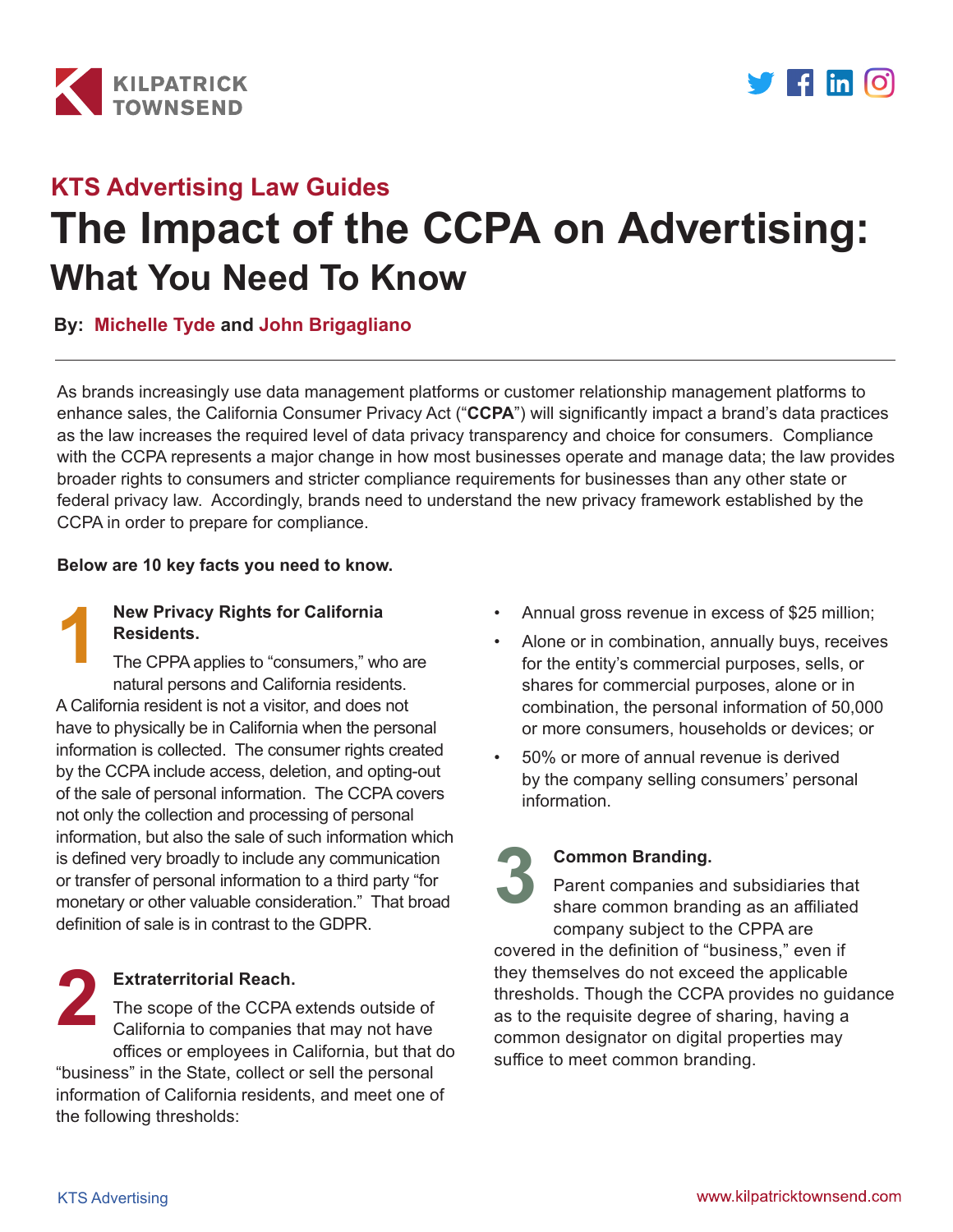#### **Expansive Definition of Personal Information.**  The CCPA's definition of "Personal **4**

Information" is the most far-reaching in the United States. It includes any information that "identifies, relates to, describes, *is capable of being associated with*, or *could reasonably be linked*, directly or indirectly, with a particular *consumer or household*." The CCPA enumerates specific categories of personal information, several of which specifically impact advertising:

- geolocation data;
- identifiers, such as a "unique personal identifier" or IP address;
- commercial information, such as records of products or services purchased;
- internet information, such as "interaction ... with an advertisement"; and
- inferences, which are derived from data drawn from any other personal information to create a consumer profile.

Consequently, the CCPA regulates information not previously considered within the scope of personal information under U.S. state and federal laws. This sweeping definition will dramatically impact digital marketing.

**De-Identified and Aggregate Information.** While the CCPA does not apply to aggregate or de-identified data, ambiguity surrounds these exemptions in light of the fact that the CCPA defines aggregation and de-identification as distinct and separate concepts. Furthermore, the de-identification exception requires companies to implement internal policies for prohibiting reidentification and preventing inadvertent releases of de-identified information. The CCPA's definition of deidentified and aggregate are seemingly inconsistent with HIPAA and GDPR, and much more limited than that defined by the FTC. Given the lack of clarity surrounding these exemptions and the exceptionally broad definition of personal information, the CCPA will affect current business practices that involve information currently considered to be de-identified or aggregate information. **5**



## **Access Right.**

Within 45 days of receiving a verified request from a consumer or his or her authorized representative, a company must provide the

following personal information ("**PI**") to the consumer:

- The categories of PI collected about that specific consumer.
- The categories of sources from which the PI is collected.
- The specific pieces of PI collected about that consumer.
- The business and commercial purpose(s) for collecting or selling the PI.
- The categories of third parties with which the business "shares" PI.
- For PI that is sold, the categories of the consumer's PI sold about the consumer and the categories of third parties to whom the PI was sold, by category or categories of PI for each third party to whom the PI was sold.
- For PI that is disclosed for a business purpose, the categories of the consumer's PI that were disclosed.

Companies must offer at least two methods for submitting requests, including at minimum a toll-free number and an online mechanism.

## **12 Month Look Back Requirement.**

Although the CCPA does not go into effect until January 1, 2020, a key provision known as the "look back" requires California businesses covered by the CCPA to begin preparing now. Once the law goes into effect, any data access request received from a consumer will require a look back at the previous 12 months of data. Thus, compliance necessitates that companies begin the inventory and mapping of personal information of California consumers as of January 1, 2019. **7**

## **Opt-Out Right. 8**

The CCPA is a game changer in privacy regulations as it allows consumers to optout of the sale of their personal information and requires companies to include a conspicuous